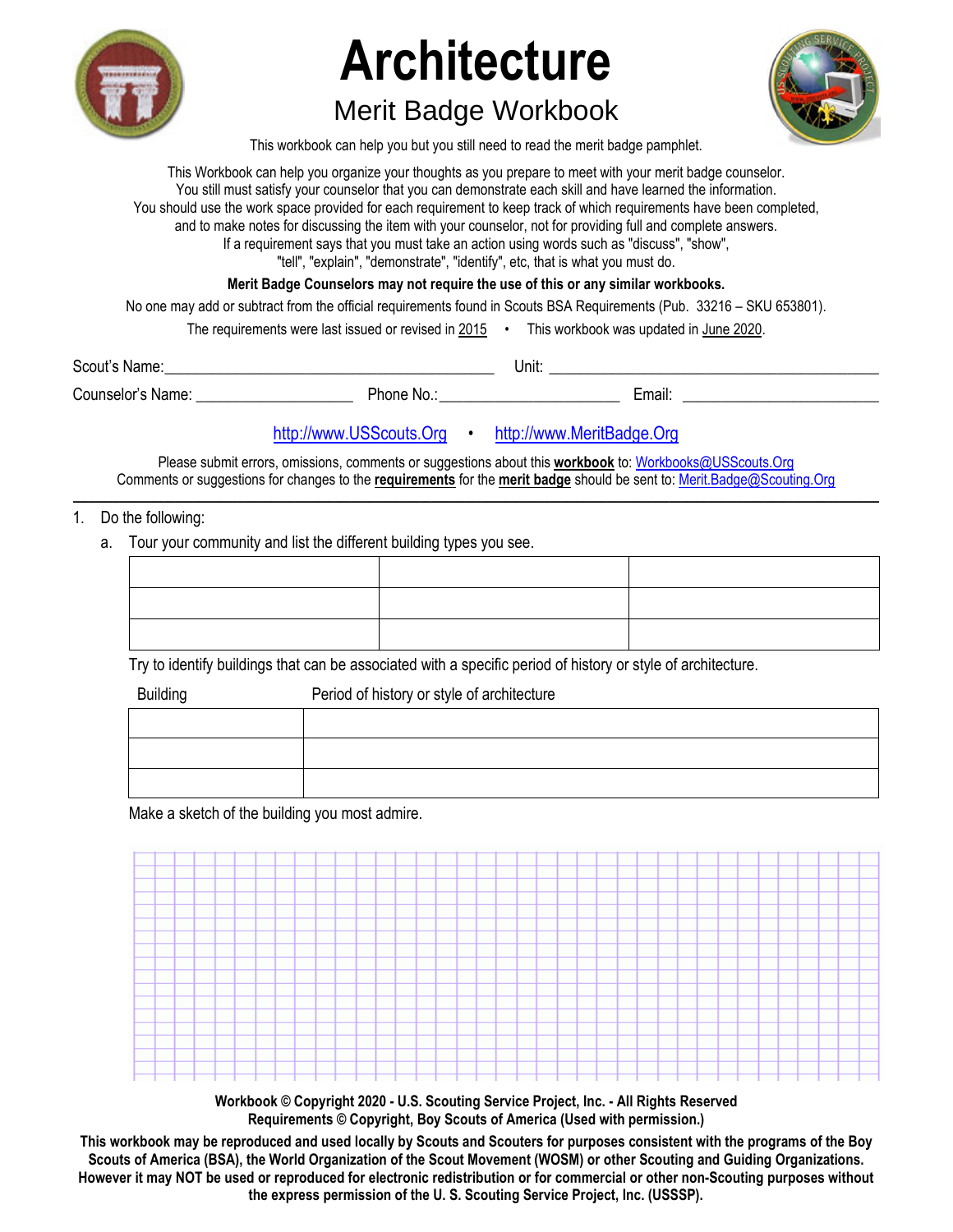b. Select an architectural achievement that has had a major impact on society. \_

Using resources such as the Internet (with your parent's permission), books, and magazines, find out how this achievement has influenced the world today. Tell your counselor what you learned.

- 2. In the Outdoor Code, a Scout pledges to "be conservation-minded." Discuss the following with your counselor:
	- a. The term *sustainable architecture*.

Identify three features typical of green buildings.

b. The difference between renewable building materials and recycled building materials, and how each can be used in construction.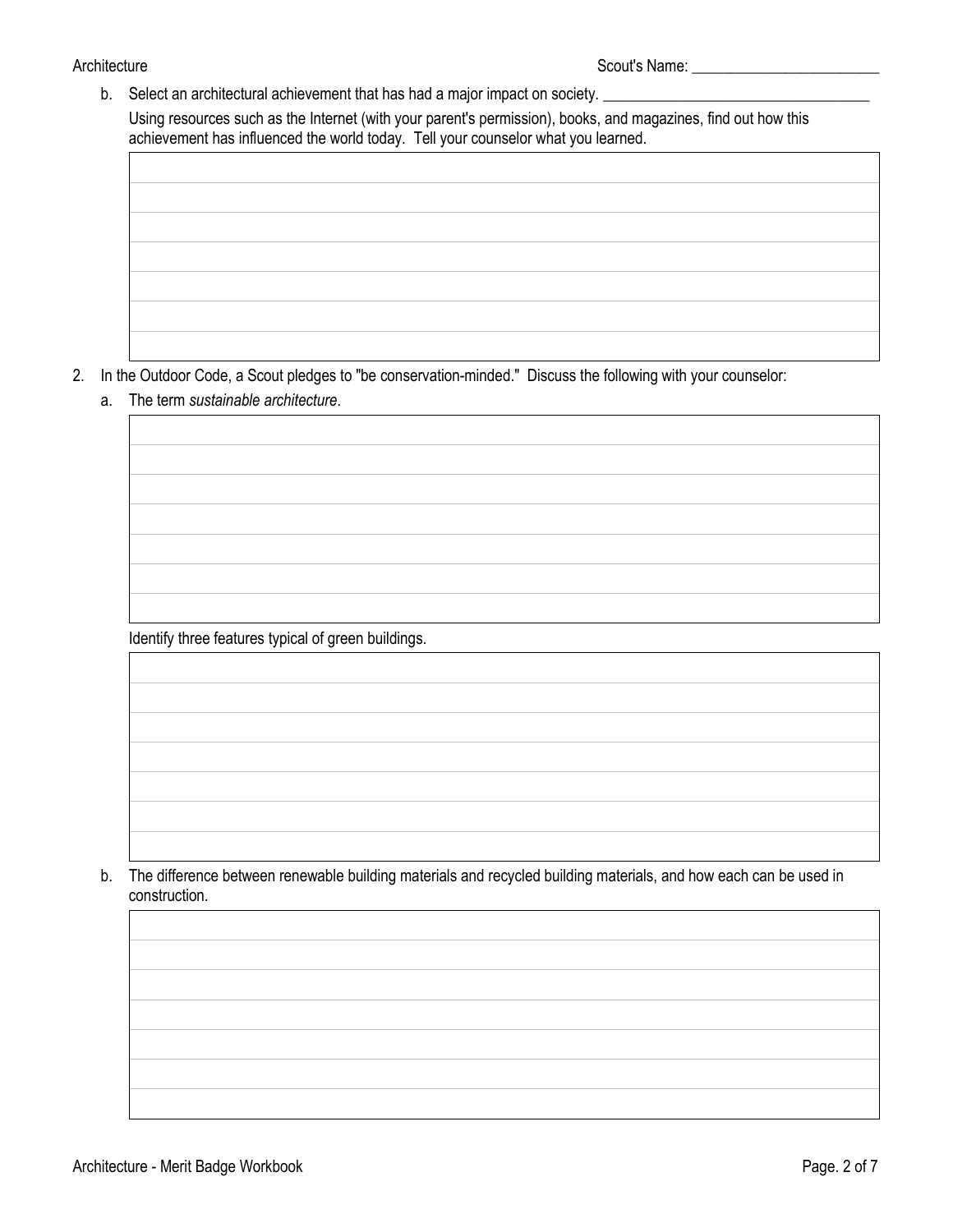c. The relationship of architecture with its surrounding environment and the community.

d. How entire buildings can be reused rather than torn down when they no longer serve their original purpose.

## 3. Do ONE of the following:

 $\Box$  a.  $\Box$  With your parent's and counselor's permission and approval, arrange to meet with an architect.

 $\Box$  Ask to see the scale model of a building and the drawings that a builder would use to construct this building. Discuss why the different building materials were selected.

Look at the details in the drawings and the scale model to see how the materials and components are attached to each other during construction.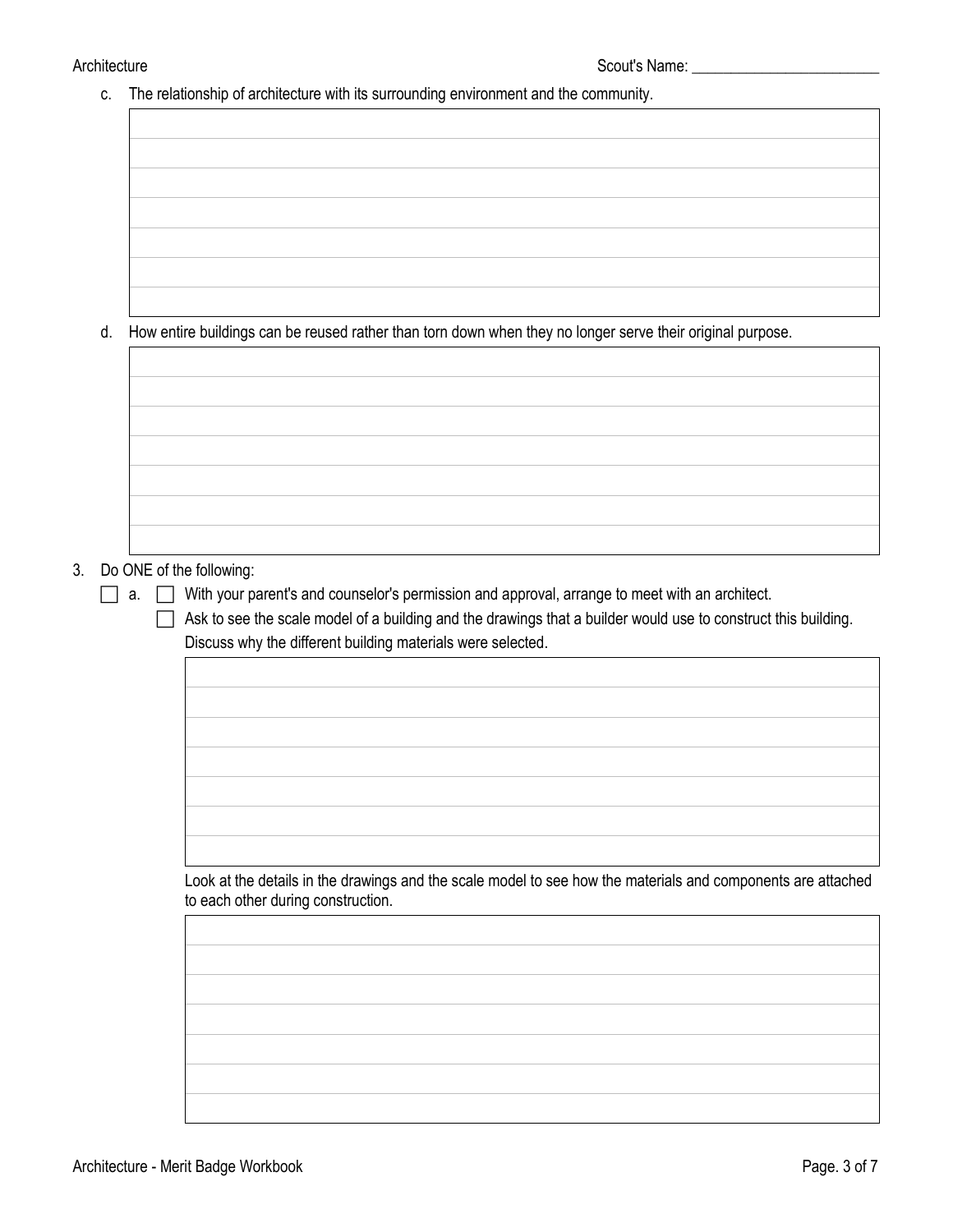# Architecture **Scout's Name:** Scout's Name: 2000

| b. | With your parent's and counselor's permission and approval, arrange to meet with an architect at a construction<br>site.                                                                                                                                                                                                                                                                                                                                                                                                        |
|----|---------------------------------------------------------------------------------------------------------------------------------------------------------------------------------------------------------------------------------------------------------------------------------------------------------------------------------------------------------------------------------------------------------------------------------------------------------------------------------------------------------------------------------|
|    | Ask the architect to bring drawings that the builder uses to construct the building.                                                                                                                                                                                                                                                                                                                                                                                                                                            |
|    | While at the site, discuss why the different building materials being used were selected.                                                                                                                                                                                                                                                                                                                                                                                                                                       |
|    |                                                                                                                                                                                                                                                                                                                                                                                                                                                                                                                                 |
|    |                                                                                                                                                                                                                                                                                                                                                                                                                                                                                                                                 |
|    |                                                                                                                                                                                                                                                                                                                                                                                                                                                                                                                                 |
|    |                                                                                                                                                                                                                                                                                                                                                                                                                                                                                                                                 |
|    |                                                                                                                                                                                                                                                                                                                                                                                                                                                                                                                                 |
|    |                                                                                                                                                                                                                                                                                                                                                                                                                                                                                                                                 |
|    |                                                                                                                                                                                                                                                                                                                                                                                                                                                                                                                                 |
|    |                                                                                                                                                                                                                                                                                                                                                                                                                                                                                                                                 |
|    | Discuss how the different building materials and components are attached to each other during construction.                                                                                                                                                                                                                                                                                                                                                                                                                     |
|    |                                                                                                                                                                                                                                                                                                                                                                                                                                                                                                                                 |
|    |                                                                                                                                                                                                                                                                                                                                                                                                                                                                                                                                 |
|    |                                                                                                                                                                                                                                                                                                                                                                                                                                                                                                                                 |
|    |                                                                                                                                                                                                                                                                                                                                                                                                                                                                                                                                 |
|    |                                                                                                                                                                                                                                                                                                                                                                                                                                                                                                                                 |
|    |                                                                                                                                                                                                                                                                                                                                                                                                                                                                                                                                 |
|    |                                                                                                                                                                                                                                                                                                                                                                                                                                                                                                                                 |
|    |                                                                                                                                                                                                                                                                                                                                                                                                                                                                                                                                 |
|    | Note: To visit a construction site will require advance planning. You will need permission from your parents,<br>counselor, the architect, and the construction site manager. A construction site is a very dangerous<br>place. While there, you will need to closely follow the site manager's directions and comply with all the<br>safety procedures, including wearing a hard hat protective eyewear, and proper footwear. Be aware of<br>the changing conditions at the site, and stay with the architect or site manager. |
| C. | Interview someone who might be your client (such as a prospective homeowner or business owner) if you were<br>an architect.                                                                                                                                                                                                                                                                                                                                                                                                     |
|    | Find out what your client's requirements would be for designing a new home or business building. Write a short<br>program including a list of requirements for the project, the functions of the building and site, how the functions<br>relate to one another, and the goals of the project.                                                                                                                                                                                                                                   |
|    | Requirements                                                                                                                                                                                                                                                                                                                                                                                                                                                                                                                    |
|    |                                                                                                                                                                                                                                                                                                                                                                                                                                                                                                                                 |
|    |                                                                                                                                                                                                                                                                                                                                                                                                                                                                                                                                 |
|    |                                                                                                                                                                                                                                                                                                                                                                                                                                                                                                                                 |
|    |                                                                                                                                                                                                                                                                                                                                                                                                                                                                                                                                 |
|    |                                                                                                                                                                                                                                                                                                                                                                                                                                                                                                                                 |
|    |                                                                                                                                                                                                                                                                                                                                                                                                                                                                                                                                 |
|    |                                                                                                                                                                                                                                                                                                                                                                                                                                                                                                                                 |
|    |                                                                                                                                                                                                                                                                                                                                                                                                                                                                                                                                 |
|    |                                                                                                                                                                                                                                                                                                                                                                                                                                                                                                                                 |
|    |                                                                                                                                                                                                                                                                                                                                                                                                                                                                                                                                 |
|    |                                                                                                                                                                                                                                                                                                                                                                                                                                                                                                                                 |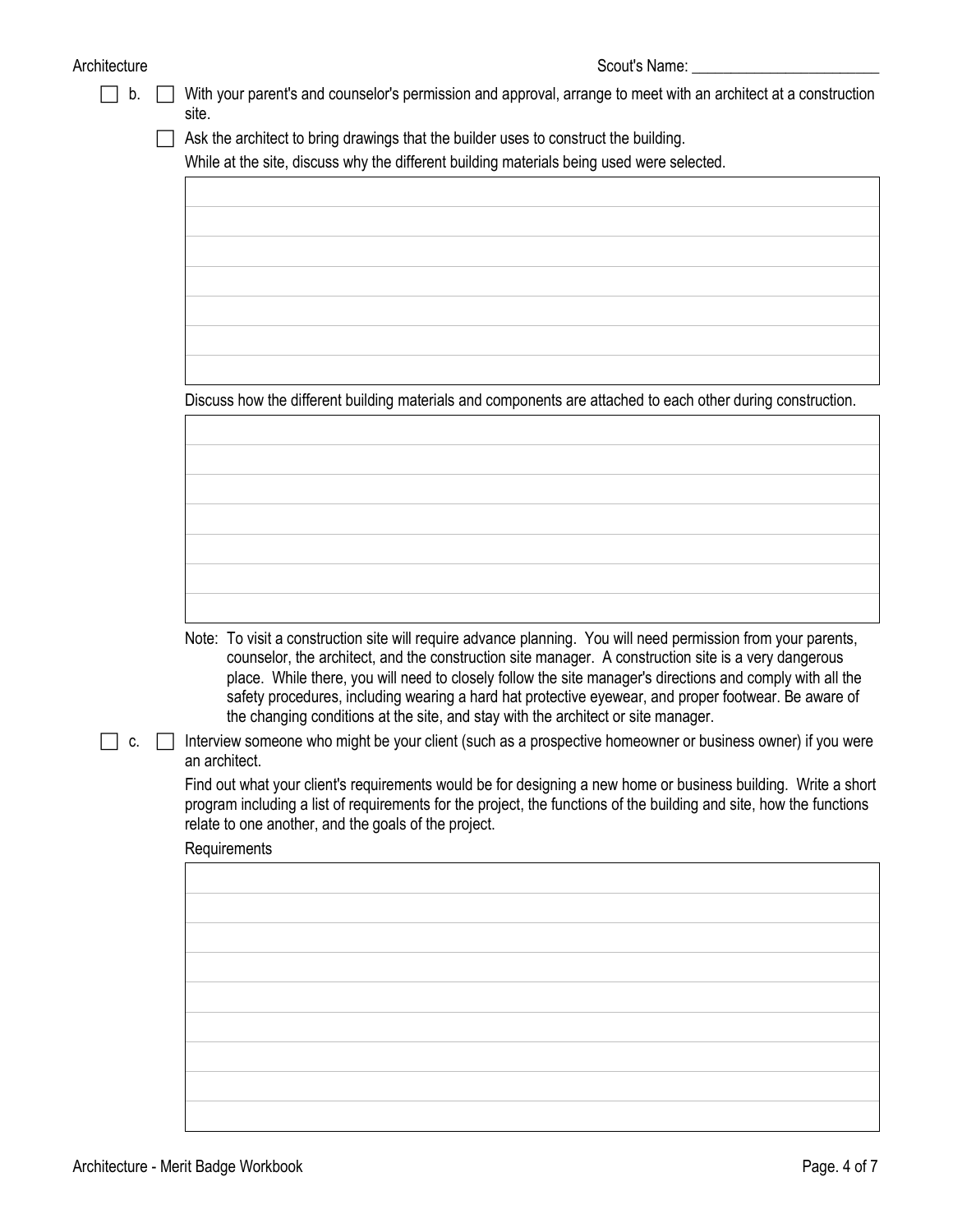Functions of the building and site,

How the functions relate to one another,

Goals of the project.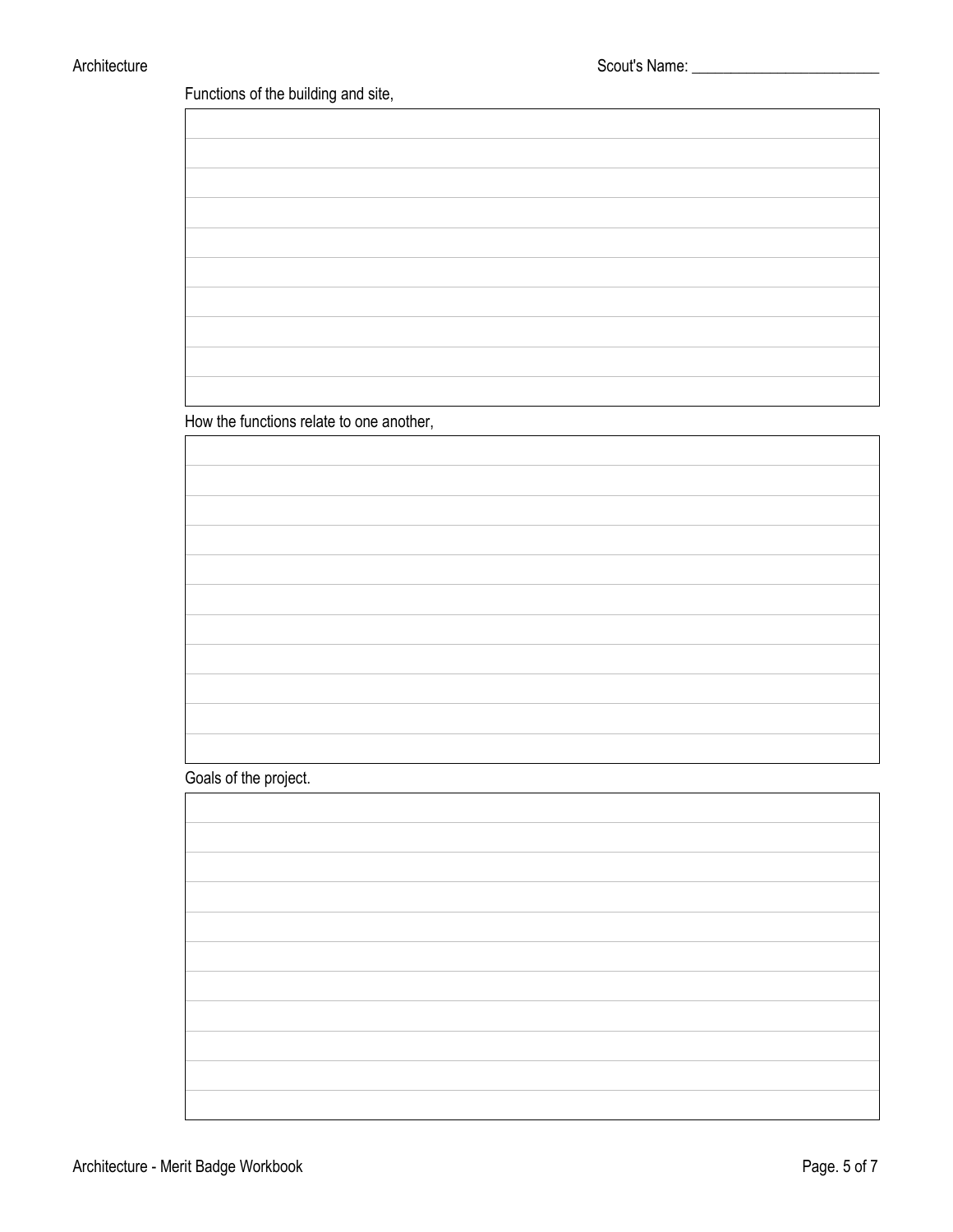4. Measure a room such as one where you live or where your troop meets. Make an accurately scaled drawing of the room's floor plan showing walls, doors, closets, windows, and any built-in furniture or cabinets. Neatly label your drawing with the following: your name, the date, what room you drew, and the scale of the drawing. (Drawing scale: 1/4 inch = 1 foot)

|   | <b>State</b> | ا سا<br><b>III</b> 1999 |   |  |             |        |   |   |   |    |   |  |  |
|---|--------------|-------------------------|---|--|-------------|--------|---|---|---|----|---|--|--|
|   |              |                         |   |  |             |        |   |   |   |    |   |  |  |
|   |              |                         |   |  |             |        |   |   |   |    |   |  |  |
|   |              |                         |   |  |             |        |   |   |   |    |   |  |  |
|   |              |                         |   |  |             |        |   |   |   |    |   |  |  |
|   |              |                         |   |  |             |        |   |   |   |    |   |  |  |
|   |              |                         |   |  |             |        |   |   |   |    |   |  |  |
|   |              |                         |   |  |             |        |   |   |   |    |   |  |  |
|   |              |                         |   |  |             |        |   |   |   |    |   |  |  |
|   |              |                         |   |  |             |        |   |   |   |    |   |  |  |
|   |              |                         |   |  |             |        |   |   |   |    |   |  |  |
|   |              |                         |   |  |             |        |   |   |   |    |   |  |  |
|   |              |                         |   |  |             |        |   |   |   |    |   |  |  |
|   |              |                         |   |  |             |        |   |   |   |    |   |  |  |
|   |              |                         |   |  | ٠           | n.     |   |   |   | T. |   |  |  |
|   |              |                         |   |  |             |        |   |   |   |    |   |  |  |
|   |              |                         |   |  |             |        |   |   |   |    |   |  |  |
|   |              |                         |   |  |             |        |   |   |   |    |   |  |  |
|   |              |                         |   |  |             |        |   |   |   |    |   |  |  |
|   |              |                         |   |  |             |        |   |   |   |    |   |  |  |
|   |              |                         |   |  |             |        |   |   |   |    |   |  |  |
|   |              |                         |   |  |             |        |   |   |   |    |   |  |  |
|   |              |                         |   |  |             |        |   |   |   |    |   |  |  |
|   |              |                         |   |  |             |        |   |   |   |    |   |  |  |
|   |              |                         |   |  |             |        |   |   |   |    |   |  |  |
|   |              |                         |   |  |             |        |   |   |   |    |   |  |  |
|   |              |                         |   |  |             |        |   |   |   |    |   |  |  |
|   |              |                         |   |  |             |        |   |   |   |    |   |  |  |
|   |              |                         |   |  |             |        |   |   |   |    |   |  |  |
|   |              |                         |   |  |             |        |   |   |   |    |   |  |  |
|   |              |                         |   |  |             |        |   |   |   |    |   |  |  |
|   |              |                         |   |  |             |        |   |   |   |    |   |  |  |
|   |              |                         |   |  |             |        |   |   |   |    |   |  |  |
|   |              |                         |   |  |             |        |   |   |   |    |   |  |  |
|   |              |                         |   |  |             |        |   |   |   |    |   |  |  |
|   |              |                         |   |  |             |        |   |   |   |    |   |  |  |
|   |              |                         |   |  |             |        |   |   |   |    |   |  |  |
|   |              |                         |   |  |             |        |   |   |   |    |   |  |  |
|   |              |                         |   |  |             |        |   |   |   |    |   |  |  |
|   |              |                         |   |  |             |        |   |   |   |    |   |  |  |
|   |              |                         |   |  |             |        |   |   |   |    |   |  |  |
|   |              |                         |   |  |             |        |   |   |   |    |   |  |  |
|   |              |                         |   |  |             |        |   |   |   |    |   |  |  |
|   |              |                         |   |  |             |        |   |   |   |    |   |  |  |
|   |              |                         |   |  |             |        |   |   |   |    |   |  |  |
| ۳ | П            | F                       | Г |  | Г<br>Ħ<br>۲ | F<br>Ħ | П | × | Ħ | r  | Ħ |  |  |
|   |              |                         |   |  |             |        |   |   |   |    |   |  |  |